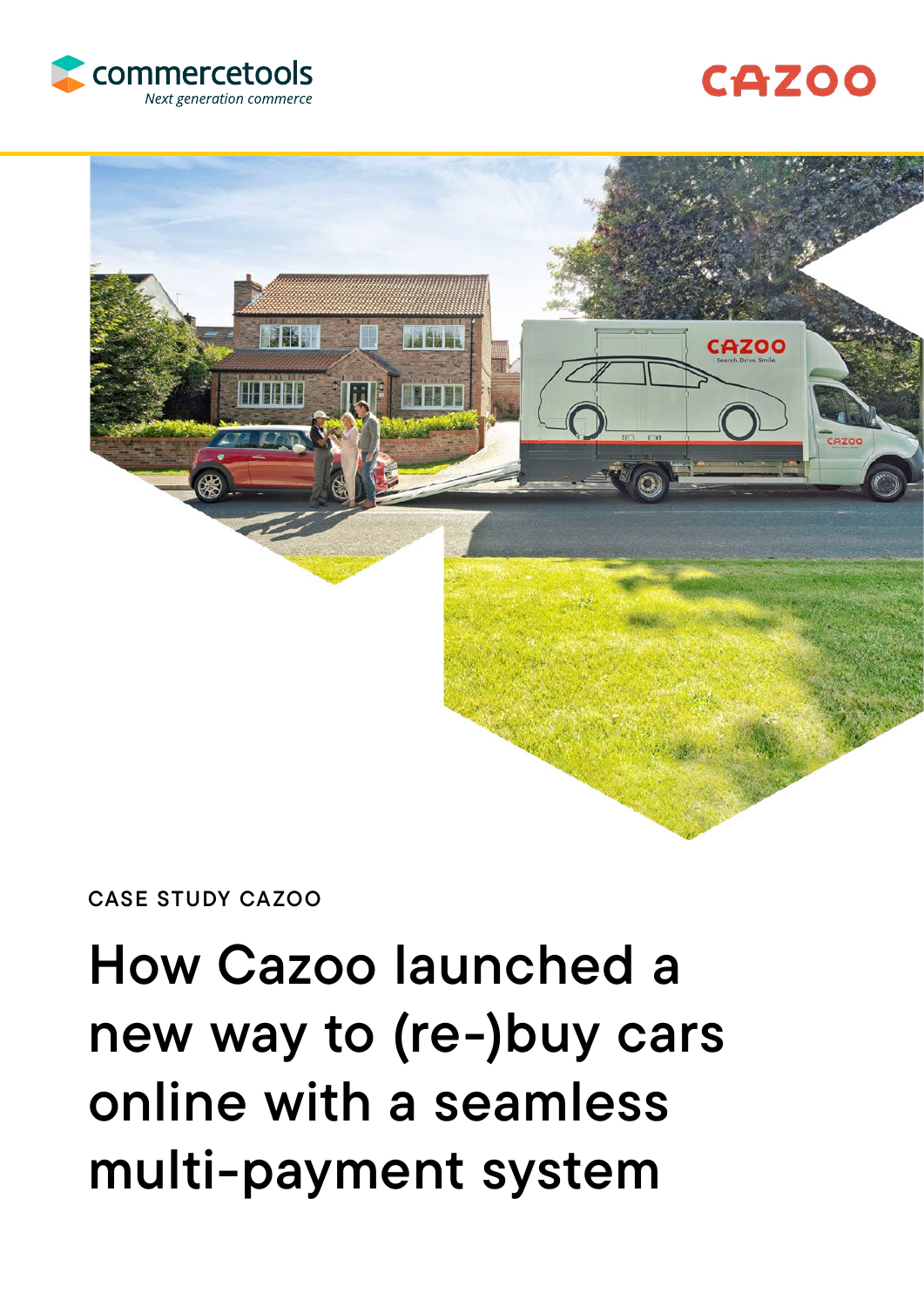## **CAZOO**

Cazoo buys used cars and fully reconditions them before offering them for sale on its website. On Cazoo's website, customers can browse through thousands of cars in-stock at any time, choose and purchase one online, and have it delivered to their door in as little as 72 hours. By only buying the best cars on the market, and thoroughly inspecting and reconditioning each one, Cazoo is transforming the way people buy used cars.

COMPANY SIZE 422 Million USD

MARKETS 1

**HEADQUARTERS** London, UK

INDUSTRY Automotive

BUSINESS MODEL B2C

WORKED WITH PARTNERS The App Business, Kin + Carta

## The Challenge

Cazoo wanted to build their new commerce project from scratch to ensure they can deliver a seamless customer experience.

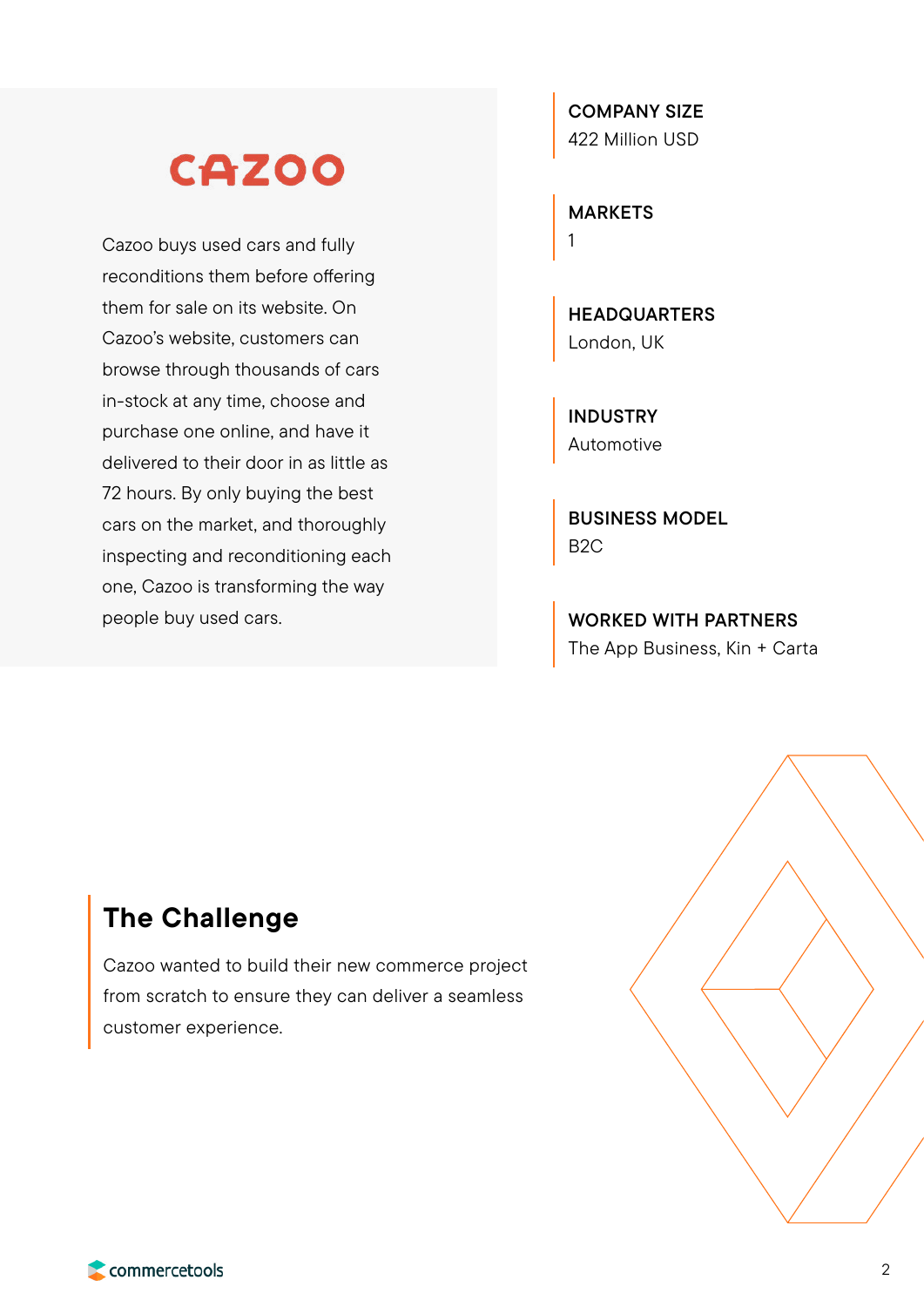

## The Solution

Cazoo went down a unique route by choosing a serverless architecture and a microservices-based approach to build their commerce solution. The scalable, cloud-native platform will support growth, and has allowed them to implement multiple payment options for a single order for the convenience of customers.

The digital car dealer Cazoo is transforming the way people buy used cars by making purchases simple and seamless. The headless, microservices-based approach of commercetools allows Cazoo to develop sales sites and channels in a way that is unique in the automotive industry. Since they launched with commercetools, they have become the fastest riser to unicorn status in UK history. "

> HAUKE RAHM VP CUSTOMER SUCCESS, COMMERCETOOLS

**CAZ00** 

### Why it was a success

Cazoo's new eCommerce platform was successfully launched in December 2020 and their multiple payment options per order is already proving to be a hit with customers.